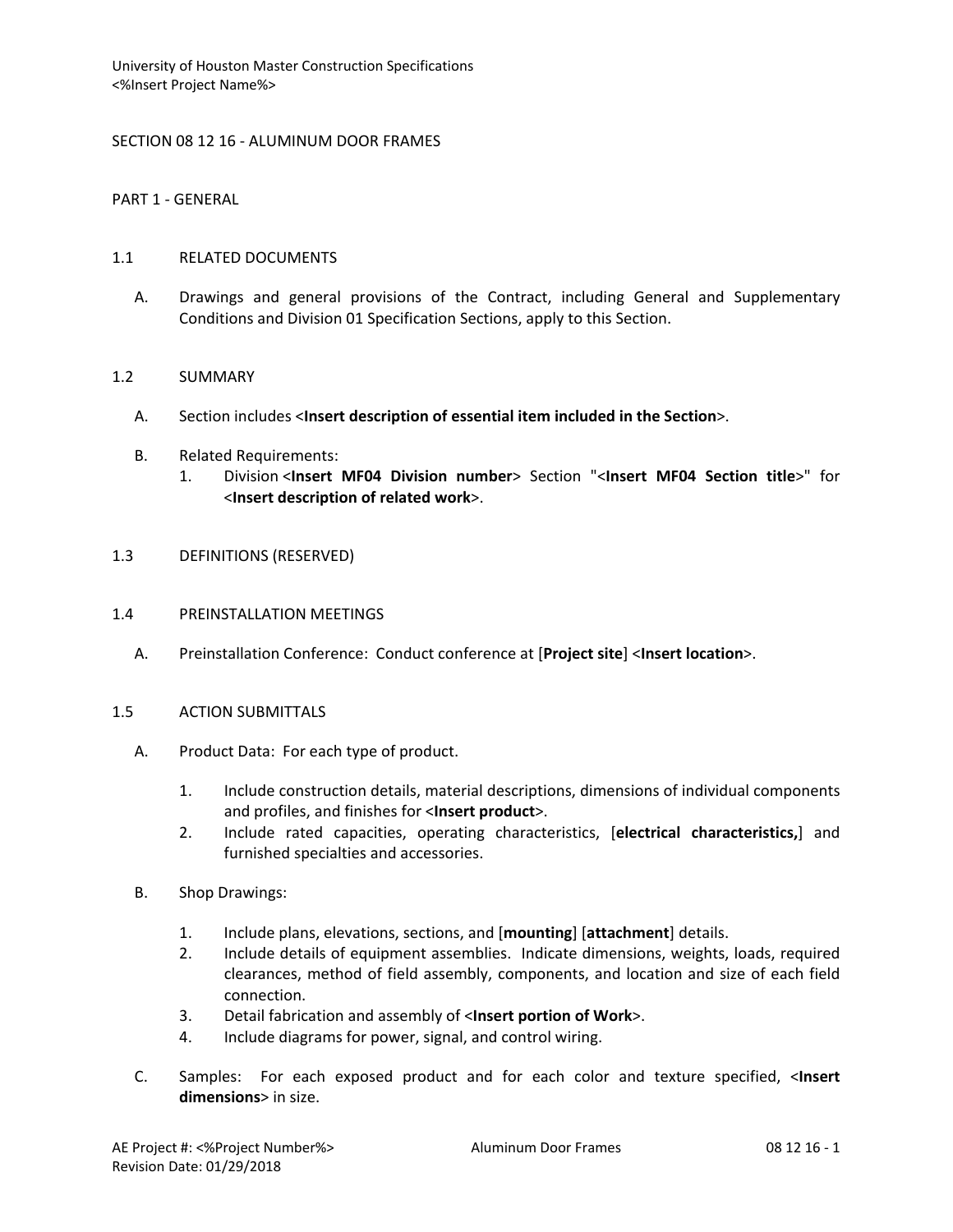- D. Samples for Initial Selection: For [**each type of unit.**] [**each type of exposed finish**] [**units with factory-applied finishes**].
- E. Samples for Verification: For [**each type of unit.**] [**each type of exposed finish.**] [**the following products, in manufacturer's standard sizes:**]
	- 1. <**Insert list of products**>.
- F. Product Schedule: For <**Insert product**>.[ **Use same designations indicated on Drawings.**]
- G. Delegated-Design Submittal: For <**Insert product or assembly**>.

# 1.6 INFORMATIONAL SUBMITTALS

- A. Coordination Drawings: <**Insert description of drawing type**> [**and other details**], drawn to scale, on which the following items are shown and coordinated with each other, using input from installers of the items involved:
	- 1. <**Insert requirements**>.
- B. Qualification Data: For [**Installer**] [**Applicator**] [**manufacturer**] [**fabricator**] [**testing agency**] [**factory-authorized service representative**] <**Insert entity or specialist**>.
- C. [**Material**] [**Product**] Certificates: For each type of <**Insert material or product**>.
	- 1. <**Insert list of materials or products**>.
- D. Material Test Reports: For each <**Insert material**>, by a qualified testing agency.
- E. Product Test Reports: For each <**Insert product**>, for tests performed by [**manufacturer and witnessed by a qualified testing agency**] [**a qualified testing agency**].
- F. Evaluation Reports: For <**Insert products, assemblies, or systems**>, from ICC-ES.
- G. Source quality-control reports.
- H. Field quality-control reports.
- I. Sample Warranty: For [**manufacturer's**] [**special**] warranty.

# 1.7 CLOSEOUT SUBMITTALS

A. Maintenance Data: For <**Insert products or materials**> to include in maintenance manuals.

#### 1.8 MAINTENANCE MATERIAL SUBMITTALS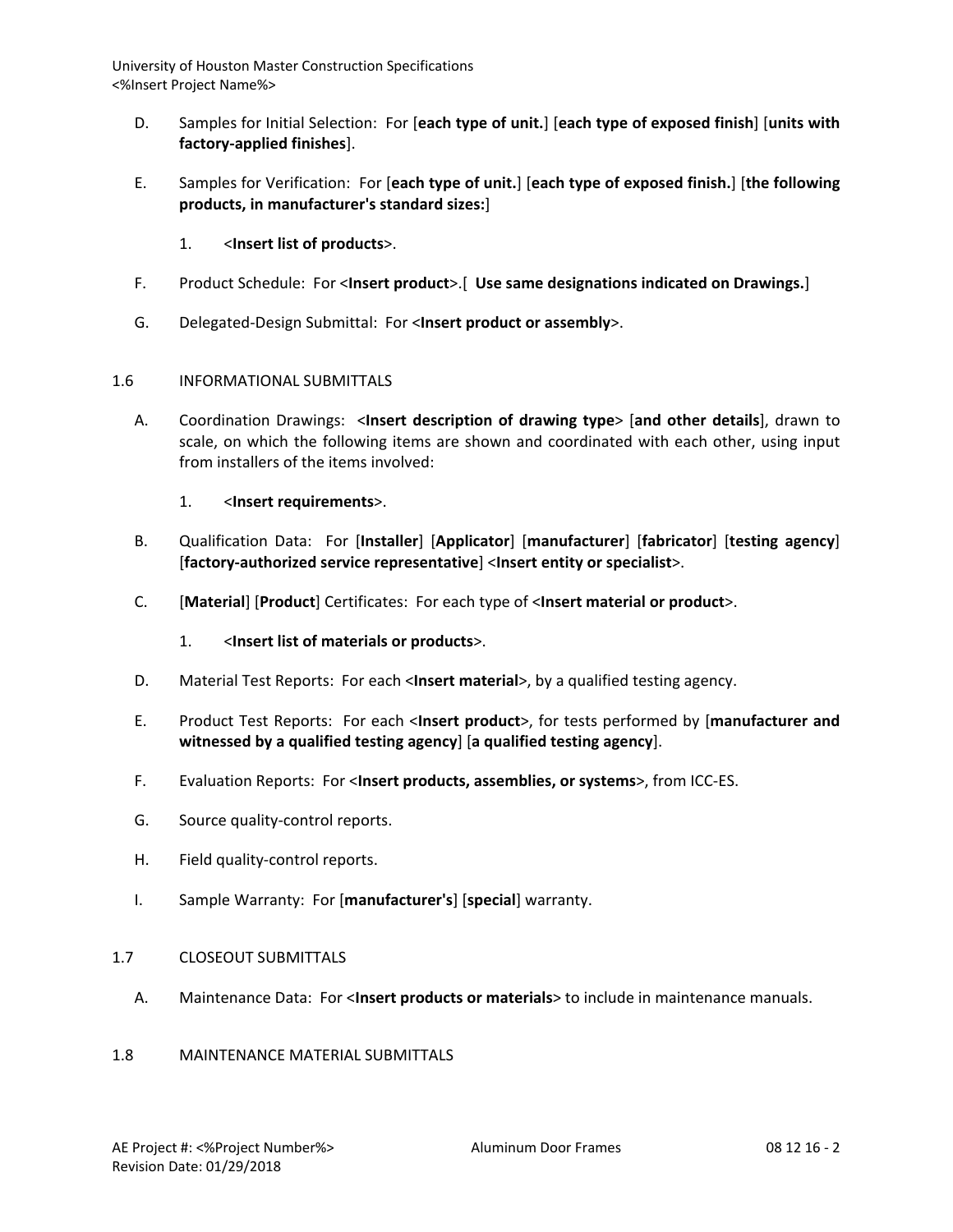- A. Furnish extra materials[, **from the same product run,**] that match products installed and that are packaged with protective covering for storage and identified with labels describing contents.
	- 1. <**Insert product**>: [**Full-size units**] <**Insert detailed description of material and form making up a unit**> equal to <**Insert number**> percent of quantity installed [**for each size indicated**], but no fewer than <**Insert number**> units.

# 1.9 QUALITY ASSURANCE

- A. Manufacturer Qualifications: <**Insert Section-related qualifications**>.
- B. Fabricator Qualifications: <**Insert Section-related qualifications**>.
- C. Installer Qualifications: Fabricator of products.
- D. Installer Qualifications: [**An entity that employs installers and supervisors who are trained and approved by manufacturer**] [**An authorized representative who is trained and approved by manufacturer**].
- 1.10 DELIVERY, STORAGE, AND HANDLING (RESERVED)
- 1.11 FIELD CONDITIONS (RESERVED)
- 1.12 WARRANTY
	- A. [**Manufacturer's**] [**Special**] Warranty: [**Manufacturer agrees**] [**Installer agrees**] [**Manufacturer and Installer agree**] to repair or replace [**components of**] <**Insert product**> that fail(s) in materials or workmanship within specified warranty period.
		- 1. Warranty Period: <**Insert number**> year(s) from date of Substantial Completion.

PART 2 - PRODUCTS

# 2.1 MANUFACTURERS

- A. Basis-of-Design Product: Subject to compliance with requirements, provide Classic Frame System, by RACO Interior Products, Inc., or comparable product by one of the following:
	- 1. Western Integrated Materials, Inc., www.western-integrated.com.
- 2.2 MATERIALS (RESERVED)
- 2.3 COMPONENTS (RESERVED)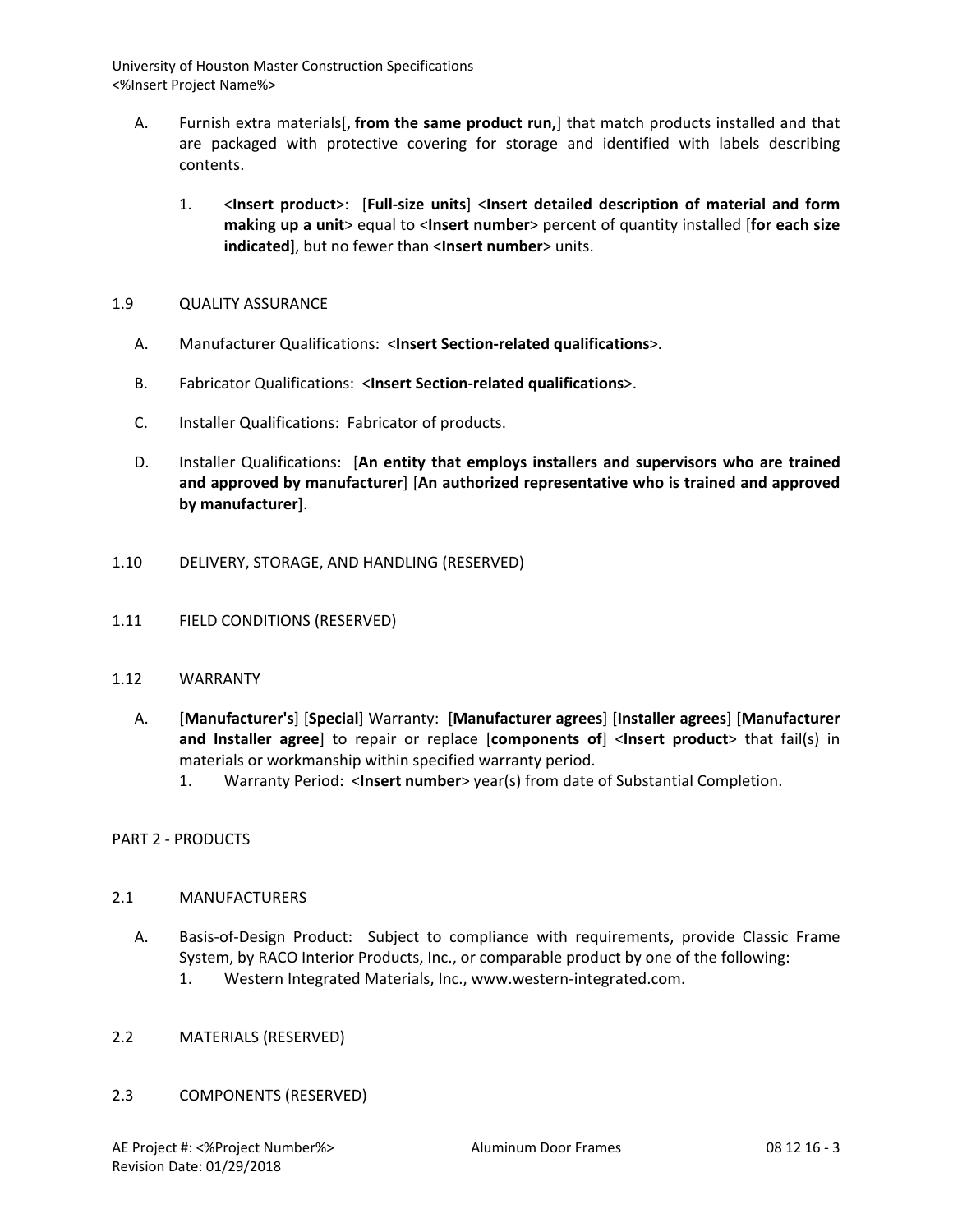- 2.4 ACCESSORIES (RESERVED)
- 2.5 GENERAL FINISH REQUIREMENTS
	- A. Protect mechanical finishes on exposed surfaces from damage by applying a strippable, temporary protective covering before shipping.
	- B. Finish products after assembly.

# PART 3 - EXECUTION

# 3.1 EXAMINATION

- A. Examine [**substrates**] [**areas**] [**and**] [**conditions**][**, with Installer present,**] [**, with Applicator present,**] for compliance with requirements for [**maximum moisture content,**] installation tolerances [**and**] <**Insert other specific conditions**> and other conditions affecting performance of the Work.
- B. Examine <**Insert products or materials**> before installation. Reject <**Insert products or materials**> that are wet, moisture damaged, or mold damaged.
- C. Examine roughing-in for <**Insert system name**> piping to verify actual locations of piping connections before [**equipment**] [**fixture**] installation.
- D. Examine walls, floors, roofs, and <**Insert description**> for suitable conditions where <**Insert product or system**> will be installed.
- E. [**Prepare written report, endorsed by Installer, listing conditions detrimental to performance.**]
- F. Proceed with installation only after unsatisfactory conditions have been corrected.

#### 3.2 PREPARATION

#### 3.3 ADJUSTING

- A. Adjust [**hardware**] [**moving parts**] [**Insert operable component**] to function smoothly, and lubricate as recommended by manufacturer.
- B. Occupancy Adjustments: When requested within [**12**] <**Insert number**> months from date of Substantial Completion, provide on-site assistance in adjusting system to suit actual occupied conditions. Provide up to [**two**] <**Insert number**> visits to Project during other-than-normal occupancy hours for this purpose.